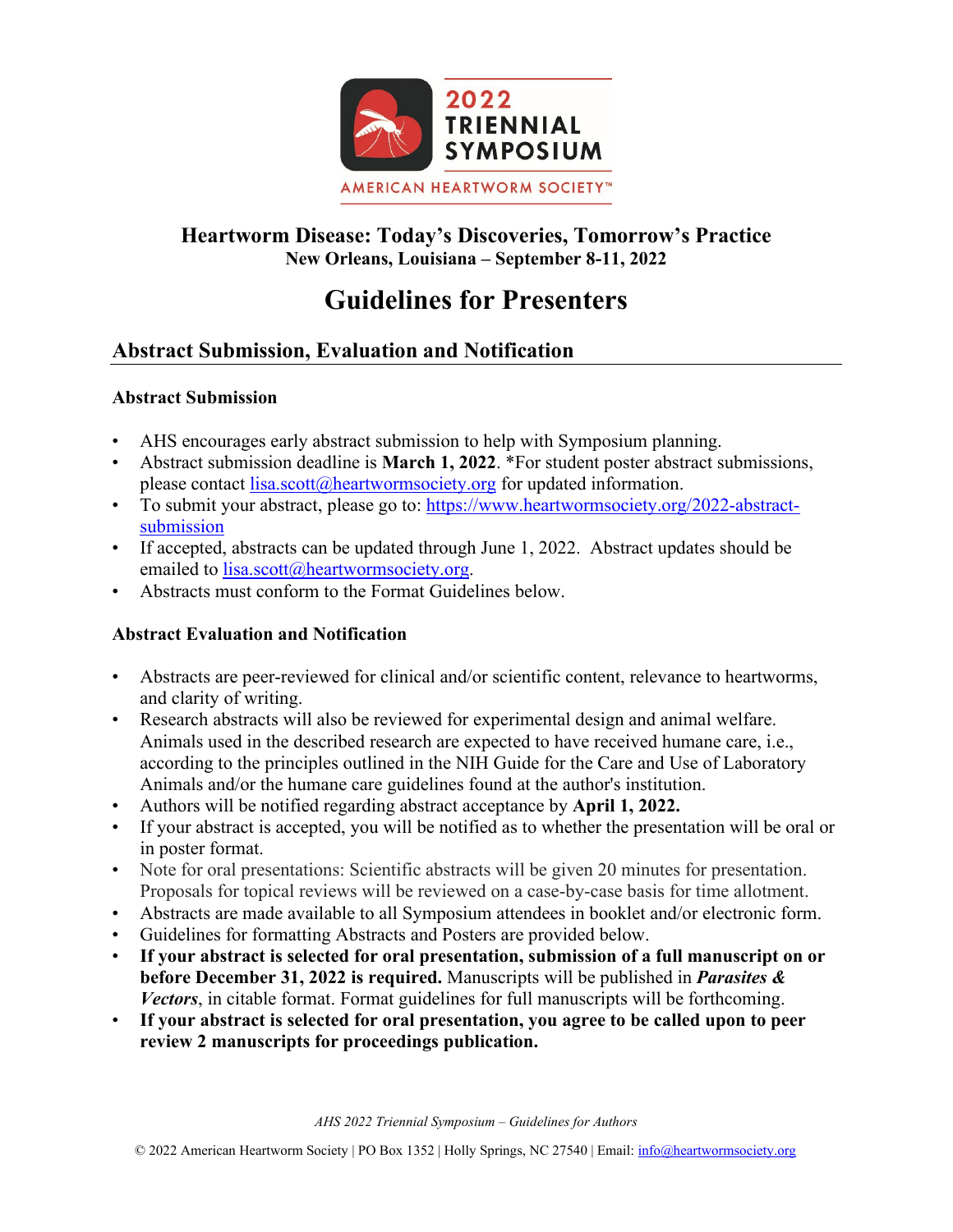#### **File Format**

• All abstracts must be saved in Microsoft Word format (.doc or .docx) to maintain the integrity of symbols incorporated in the documents.

#### **Length**

- Abstracts may not exceed 400 words (excluding title, authors, and affiliations). If tables or graphs are included in the abstract, they must be built in Microsoft Word. Limit to one graph or table per abstract.
- *Note:* Full manuscripts of the presentations will be published in a leading veterinary journal. **Manuscripts are due no later than December 31, 2022**. If you plan to publish elsewhere, you must notify AHS in advance. *Some journals will not publish manuscripts preceded by published abstracts of more than 250 words.* Authors should contact their target journals to assure that publication of the research abstract does not jeopardize future publication of the full manuscript.

#### **Layout**

- *Note:* Abstracts that do not comply with the Format Guidelines will be rejected.
- Manuscripts must be in English.
- Use Times New Roman 10-point black font.
- All text must be single spaced. Do not insert extra lines between paragraphs. Insert one line space after the author/affiliation section.

#### **Title and Authors**

- CAPITALIZE THE ENTIRE ABSTRACT TITLE.
- List authors using initials followed by last names. Separate names with commas. Use superscript numbers to indicate affiliations (list affiliations separately below author/s).
- Underline the name of the presenting author.
- Create a new line for the author affiliations indicated by superscript numbers next to the author names. Include institution name, city, state, and country.
- Omit degrees, titles, departmental appointments, street address, and zip/postal code.

#### **Content Guidance**

- Organize the body of the abstract as follows: statements addressing purpose/objective, methods (for research abstracts), results, and conclusions. Provide sufficient results in the abstract to support the conclusions.
- Do not use subheadings (eg, Methods, Results).
- Tables and graphs: use with abstract only if simple, neat, and complementary to the abstract text. Large tables should be avoided.
- Please check your submission carefully for completeness, clarity, and accuracy. Content will be reviewed by the AHS Symposium Coordinators and by a professional veterinary copy editor for spelling, style, and conformity to Author Instructions.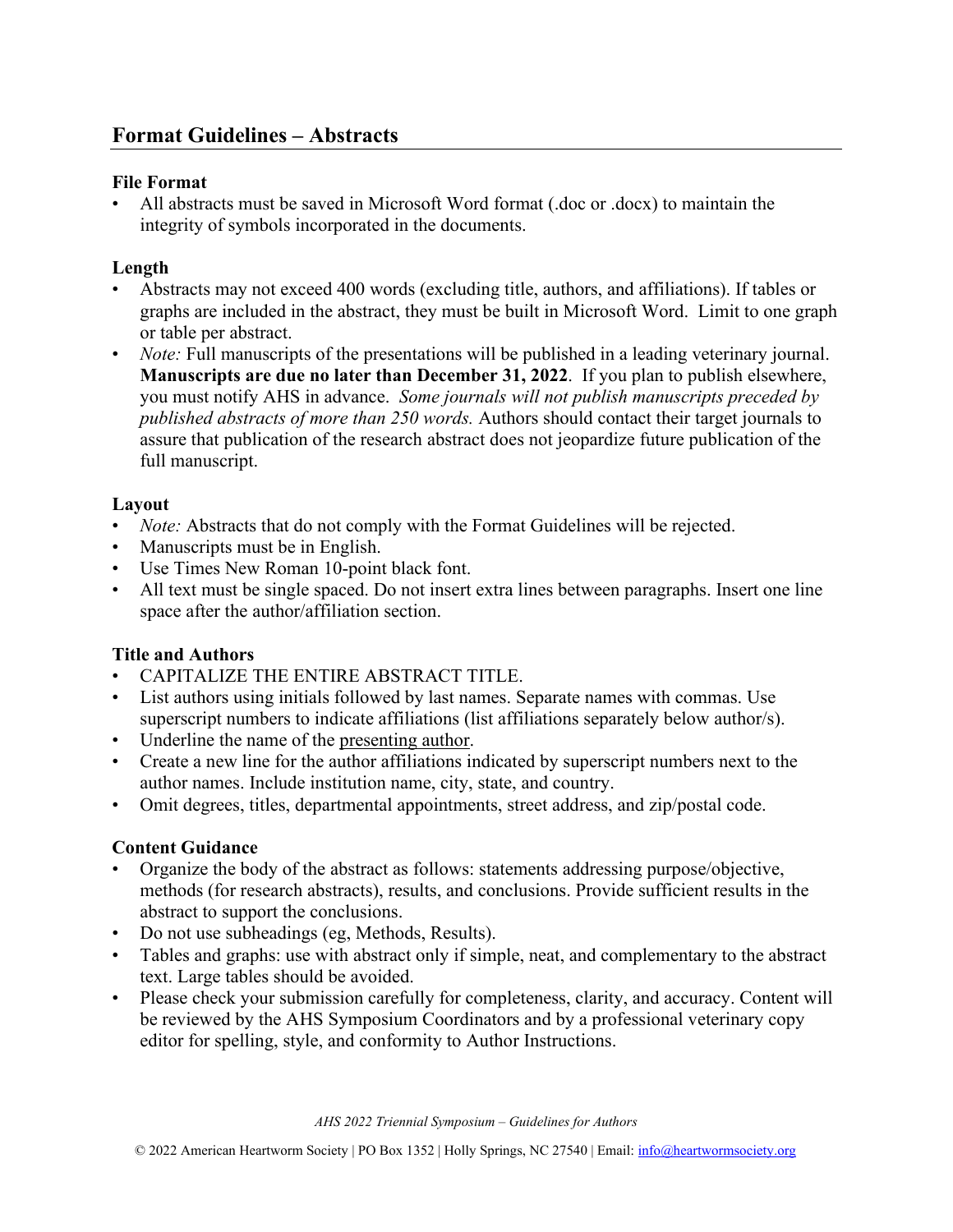#### **Abbreviations, Acronyms, and Drug Names**

- Abbreviations in text must be defined the first time they appear by placing them in parentheses after the word to which they apply, e.g., melarsomine (MEL).
- Acronyms in text must be defined the first time they appear by placing them in parentheses after the phrase to which they apply, e.g., coronary artery disease (CAD). Commonly understood acronyms, e.g., ECG, do not require expansion in text.
- Show nonproprietary (generic) names the first time a drug is mentioned, written in lowercase letters. Capitalize proprietary names, e.g., cimetidine (Tagamet).

# **Format Guidelines - Posters**

#### **Poster Competition**

- Awards for Excellence will be given to selected poster presenters who are currently enrolled in training programs, including undergraduate, graduate, and professional studies and residencies.
- The Scientific Review Committee judges posters based on the quality of the research project study design, written abstract, poster design, and poster session presentation.

#### **Poster Format and Preparation Tips**

- Poster boards will be in place for mounting posters at the Symposium and measure 4 feet high by 8 feet wide.
- Posters should be mounted on the poster boards with push pins or thumb tacks.
- Sans serif fonts (such as Arial) are easier to read at a distance than serif fonts (such as Times Roman).
- Text boxes approximately 40 characters wide are easier to read than shorter or longer lines.
- Dark text on light background is easier to read than light text on dark background.
- The title font should appear in sentence case using 90-point to 120-point type.
- Headings should be 34-point to 48-point, and text should be 28-point to 36-point.
- The poster should include the following sections: Introduction, Hypothesis (or Objectives), Methods, Results, Conclusions, References, and Funding/Acknowledgments or other sections as appropriate.
- All sources of research funding and potential conflicts of interest must be disclosed in the lower right corner of the poster.
- Illustrations should be large and heavy enough so that they can clearly be read from a distance of 3 feet.

Excellent tips for poster preparation and presentation are available at **http://colinpurrington.com/tips/academic/posterdesign.**

#### **Poster Presentation Schedule**

• Watch for updates on the time for poster presentation, setup, and teardown.